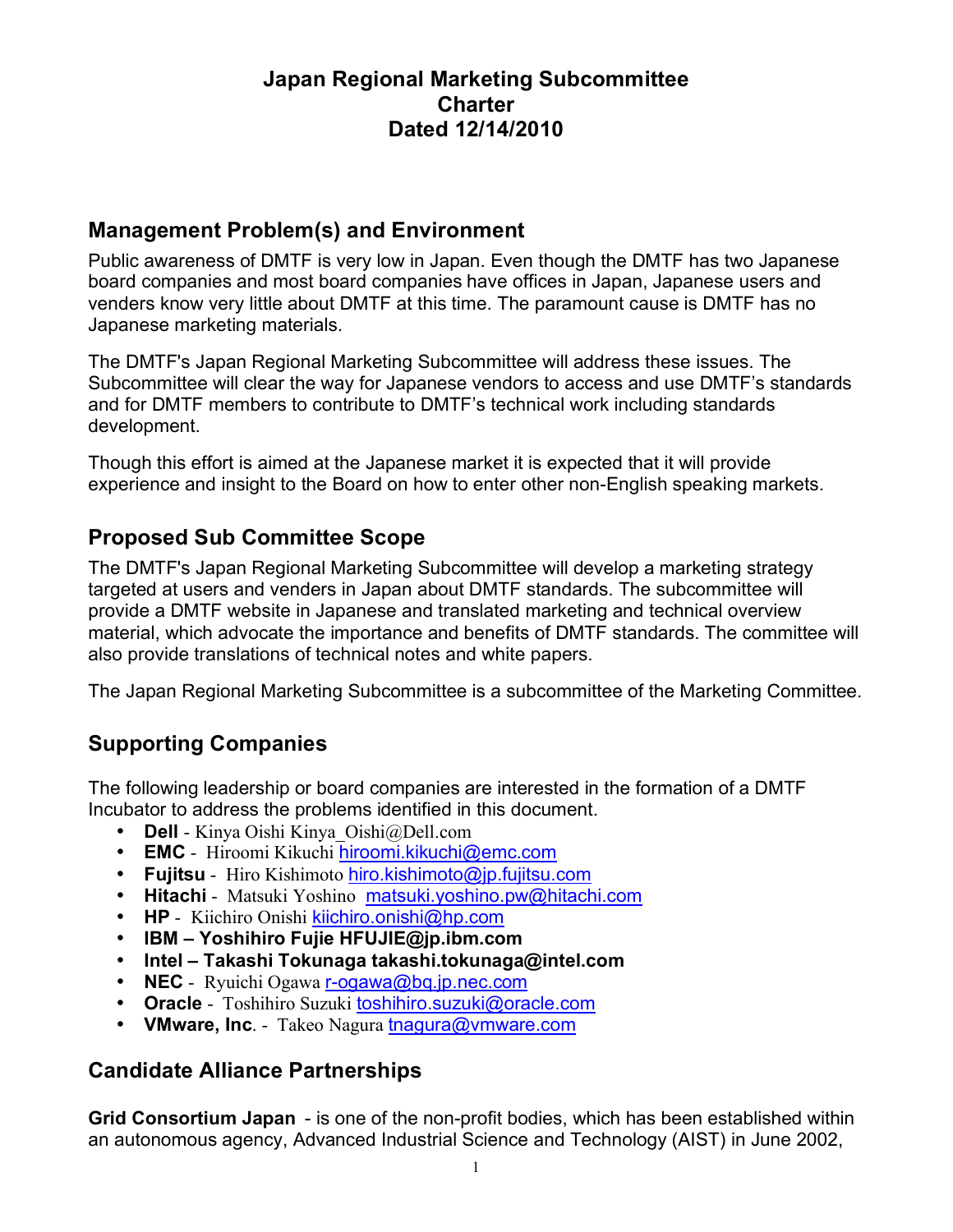and consists of researchers of corporate bodies, universities and national institutes who support our aims and are engaged in Japanese grid business and R&D.

This consortium aims at contributing to society by promoting R&D of grid technology, cloud computing, and green ICT, spreading of research results and by researching the trend of international technological standardization.

http://www.jpgrid.org/english/index.html

**The Storage Networking Industry Association Japan Form (SNIA-J) -** is a not-forprofit organization created in 2001. SNIA-J's mission is to lead the storage industry in developing and promoting standards, technologies, and educational services in Japan to empower organizations in the management of information.

http://www.snia-j.org/about/

**Global Inter-Cloud Technology Forum -** aims to promote standardization of network protocols and the interfaces through which cloud systems interwork with each other, and to enable the provision of more reliable cloud services than those available today.

http://www.gictf.jp/index\_e.html

**The Green Grid** - is a global consortium dedicated to developing and promoting energy efficiency for data centers and business computing ecosystems by: Defining meaningful, user-centric models and metrics Developing standards, measurement methods, processes and new technologies to improve performance against the defined metrics Promoting the adoption of energy efficient standards, processes, measurement methods and technologies

http://www.thegreengrid.org/

# **Reliance/Coordination with other WGs/Subcommittees/Forums**

This subcommittee collects local requirements and feedbacks on DMTF whitepapers and specifications and provides them to Technical Committee and other Committees for their considerations.

#### **Interim Chairs**

- **Chair** Hiro Kishimoto hiro.kishimoto@jp.fujitsu.com
- **Vice Chair** Matsuki Yoshino matsuki.yoshino.pw@hitachi.com

# **Current Work – Overview, Deliverables and Timeline**